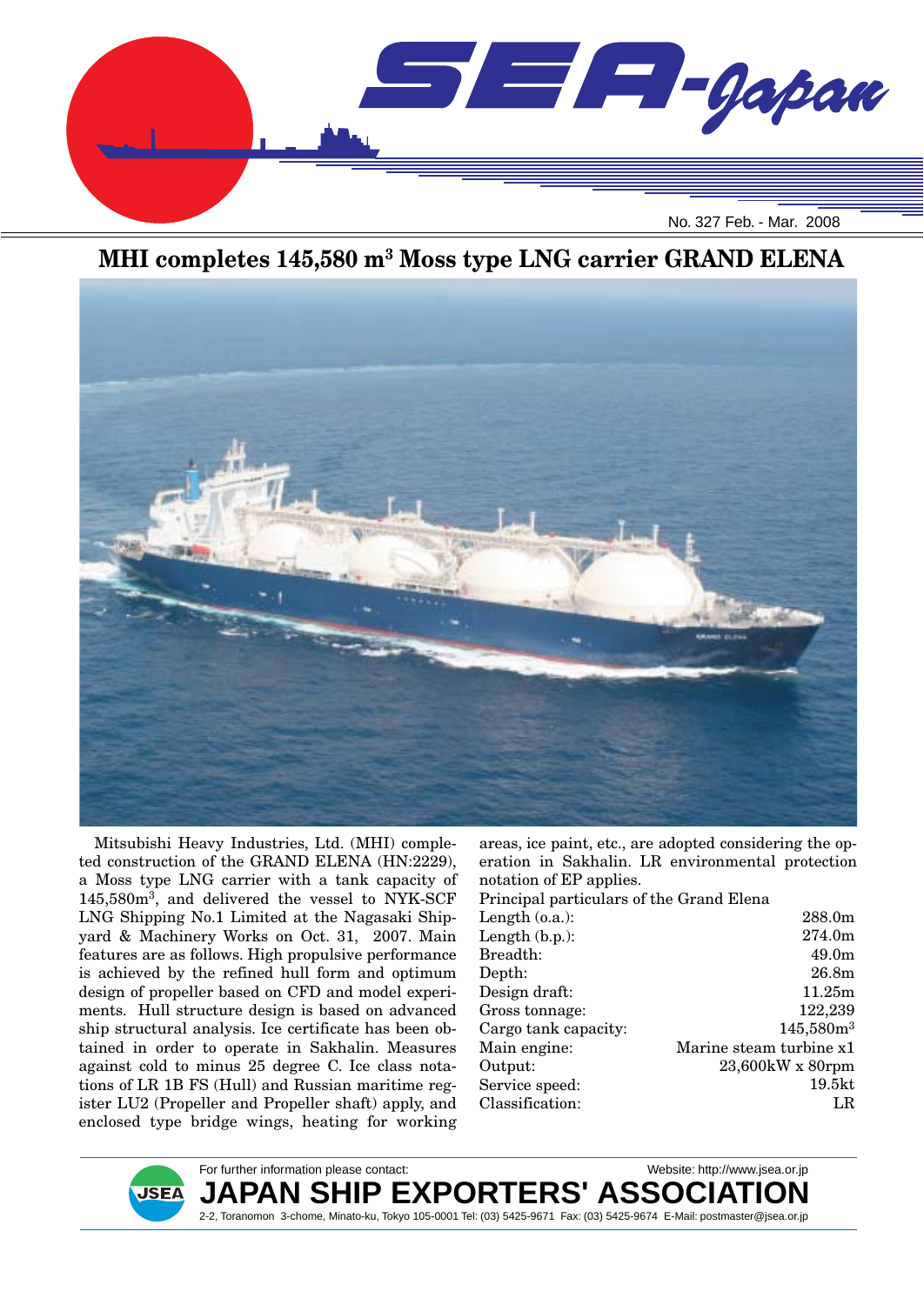#### MES completes 320,000DWT very large ore carrier, BRASIL MARU

Mitsui Engineering & Shipbuilding Co., Ltd. (MES) has completed the 320,000DWT ore carrier, BRA-SIL MARU (HN. 1660) at its Chiba Works, and delivered the vessel to Tamou Line S.A. on Dec. 7, 2007. BRASIL MARU is a very large ore carrier newly designed to satisfy the growing ocean transport demand for iron ore.

Higher saving of fuel oil consumption is achieved by the combination of a hull form of higher propulsive performance, a propeller of higher propulsive efficiency and the MIPB (Mitsui Integrated Propeller Boss) combined with a reaction rudder.

Greater operational flexibility is achieved by introducing mooring equipment to meet loading port conditions in Brazil, securing of air draft to allow entry into Australian ports, and capability of loading/unloading at multiple ports (e.g. loading at 2 ports and unloading at 3 ports). Higher reliability of hull structure is achieved by introduction of UIT processing (improvement of fatigue strength by ultrasonic impact treatment) on critical parts of ship structure for the first time in the shipbuilding industry with the collaboration of Nippon Steel Corpora-



tion. Fuel oil tank has complete double hull construction for environmental protection.

The main engine is the Mitsui-MAN B&W 7S80MC-C type which satisfies IMO exhaust gas emission requirements and achieves fuel saving by introducing derating to enable optimum operation at the most appropriate output. An electronically controlled oil supply system is applied to the main engine cylinder oil lubricator.

Generator engines also satisfy

IMO exhaust gas emission requirements. Principal particulars L  $(o.a.)$  x L  $(b.p.)$  x B x D x d: 340.00m x 325.00m x 60.00m x 28.15m x 21.13m DWT/GT: 327,180t/160,774 Main engine: Mitsui-MAN B&W Diesel 7S80MC -C x 1 unit MCR: 23,640kW x 66rpm Speed: 15.0kt Complement: 30 Classification: NK Delivery: Dec. 7, 2007

#### 11,000 GT passenger and vehicle ferry, SUNFLOWER GOLD

Mitsubishi Heavy Industries, Ltd. (MHI) has completed construction of the SUNFLOWER GOLD, a 11,000GT-class passenger and vehicle ferry for the owner Diamond Ferry Co, Ltd. The ferry was designed and built at the Shimonoseki Shipyard & Machinery Works, and delivered to the owner on Nov. 15, 2007. The SUNFLOWER GOLD is now engaged in regular service on the Beppu, Oita, Matsuyama, Kobe and Osaka route.

The ship has improved transport efficiency compared with the previous vessel, increasing car



loading capacity by 40%. Also, the number of private rooms (for 1P, 2P and 4P) is increased. Furthermore, for safe navigation, the chart radar system, which can superimpose electronic navigational charts on the radar display, is provided for the first time on a Japanese domestic ferry, and for saving fuel oil consumption, a single screw driven by two engines is adopted. The double hull construction is applied to the fuel oil tanks to reduce the risk of oil pollution in case of damage.

The Japanese barrier free rule is applied to the ship, so that all pas-

> sengers including disabled persons can move safely and enjoy travel with various barrier free facilities onboard. The ship has various kinds of passenger cabins, such as deluxe cabins with veranda,

private rooms which can accommodate a pet, and can offer a comfortable voyage to passengers. Principal Dimensions: L  $(o.a.)$  x L  $(b.p.)$  x B x D x d: 165.5m x 154.70m x 27.00m x

14.30m (4th deck) x 6.00 m

DWT/GT: 4,458t/11,178

Speed, service: 23.2kt

Main engine: JFE SEMT-PIEL-

STICK 12PC2-6B diesel x 2 units

MR: 9,000kW x 600min-1/unit

Propeller: Controllable pitch propeller x 1 unit

Loading capacity of vehicles: 138 units (12m truck)

9 units (8m truck)

75 units (passenger car) Passengers: 748 persons Roll-on/Roll-off equipment: Forward ramp (with bow visor)

(3rd deck) x 1unit

Stern quarter ramp (3rd deck) x 1 unit Stern ramp (3 Deck) x 1 unit Seesaw ramp (3rd - 4th decks) x 1 unit Fixed ramp (with cover) (2nd -

3rd decks) x 1 unit Fixed ramp (1st - 2nd decks) x 1 unit Bow thruster: 1 uit

Stern thrusters: 3 units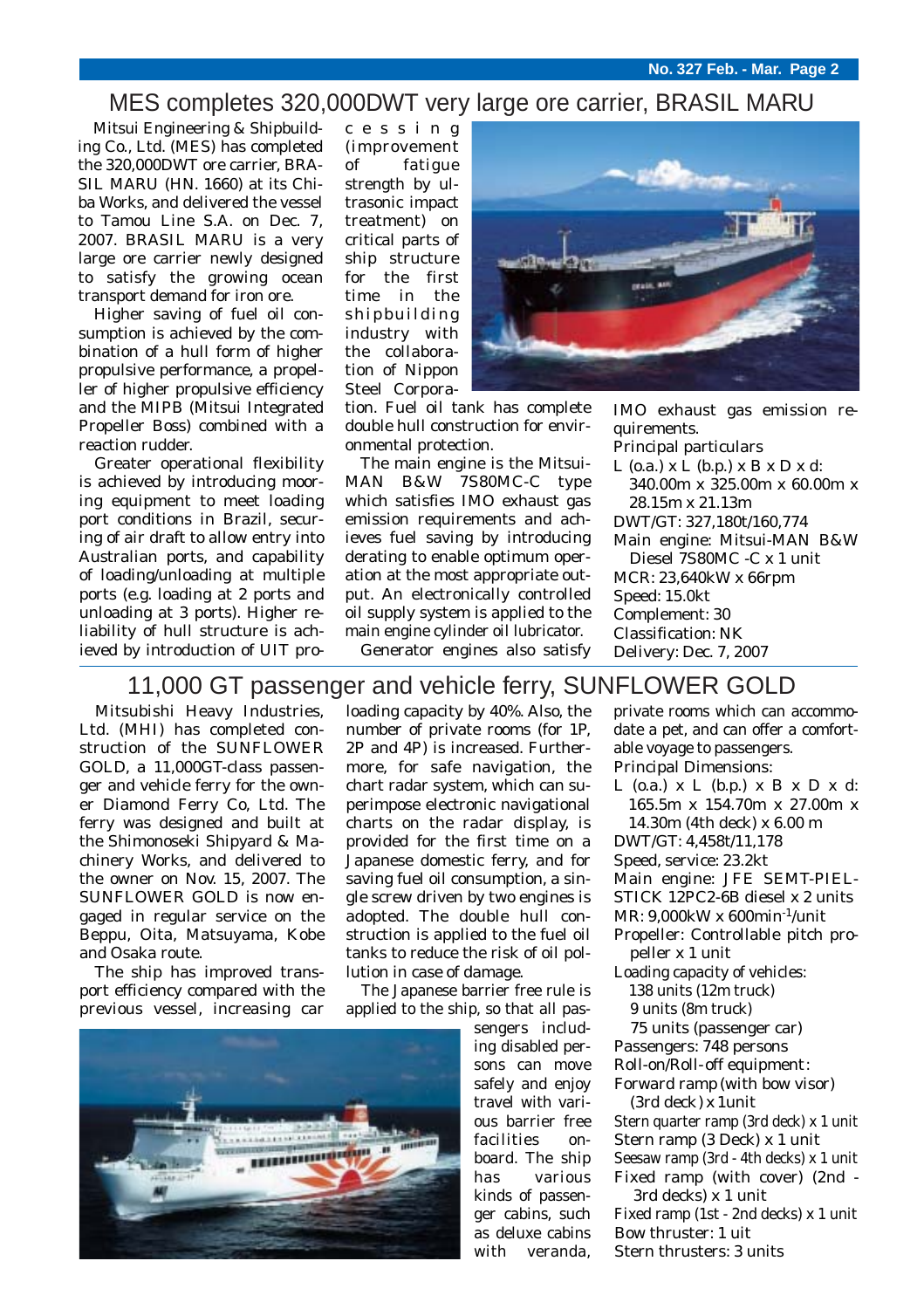### Kawasaki completes LNG carrier SUN ARROWS

Kawasaki Shipbuilding Corporation has delivered the LNG carrier, SUN ARROWS (HN: 1593), to its owner, Maple LNG Transport Inc. jointly owned by Hiroshima Gas Co., Ltd. and Mitsui O.S.K. Lines, Ltd. (MOL). The carrier is now operated by MOL to transport LNG from Malaysia to Japan. The carrier is the second ship with a LNG tank capacity of 19,100m3 built by Kawasaki Shipbuilding Corporation.

The carrier has three MOSStype independent spherical tanks, totaling 19,176m3 loading capacity. The LNG tanks use the Kawasaki Panel System developed as the heat insulation, which has demonstrated proven heat insulation effect. The LNG tank compartment is of double-side shell and double-bottom construction to protect the cargo tanks from damage in an accident such as collision or stranding.

The cargo control room is located in the position overlooking the cargo-loading and unloading area to secure safe cargo-handling. IAS (an integrated and automated monitoring and controlling system) installed in the cargo control room allows monitoring of the engine room status besides cargo handling. IAS displays superior operability due to an operator-friendly system developed based on the various experiences and opinions of operators.

Sakhalin is planned as the main

loading port for the carrier. Inevitably, protective measures are taken for the cold environment of minus 25 degrees C for atmospheric temperature and minus two degrees C for seawater temperature to allow transport even under such conditions, which include ice-resistant structure, bow coating for frozen seas, controllable pitch propeller, fully enclosed bridge against cold, night view camera to watch the frozen sea, and adoption of powerful searchlights. All instruments are also protected from cold temperatures to operate without problems.

The SUN ARROWS adopts "Prime Ship-Fatigue Assessment," Class NK PS-FA notation.



and totally satisfies the fatigue strength requirements according to the latest guidelines provided by Class NK. In addition, the SUN ARROWS has ice-resistant performance corresponding to LU3 of the RS Ice Class.

Principal particulars

- L  $(o.a.)$  x L  $(b.p.)$  x B x D x d: 151.00m x 140.00m x 28.00m x 16.00m x 7.60m
- DWT/GT: 11,142t/20,620
- Cargo tank capacity: 19,176m3 (at  $-163^{\circ}$ C, 98.5%)
- Main engine: Kawasaki UA-120 steam turbine x 1 unit

MCR: 8,830kW x 121rpm

Speed, service: about 18.1kt

Complement: 33

- Classification: NK
- Completion: Nov. 9, 2007

#### NAMURA completes power max type bulk carrier, HOUYO

Namura Shipbuilding Co., Ltd. delivered HOUYO, a 93,492 DWT bulk carrier, to S.K.F. MARITIME, S.A. at its Imari Shipyard & Works on Dec. 5, 2007. The vessel is designed for mainly carrying coal to power plants, and wide beam and shallow draft achieve more efficient cargo loading compared with conventional designs.

The vessel has a forecastle, six cargo holds, six hatches and six pairs of water ballast tanks and double sided skin construction is fully applied for the fuel oil tanks to reduce the risk of fuel oil outflow in accordance with the new MARPOL regulations.

The vessel is equipped with a MAN B&W 6S60MC (Mark 6)

type main engine with an alpha lubricating system, and an air seal type stern tube aft oil sealing device is adopted to prevent oil leakage. The Namura flow Control Fin (NCF) and highefficiency propeller are equipped for improving propulsion performance and fuel oil saving. Means of access for inspection are arranged to comply with new SOLAS regulations.

Central fresh water cooling system and sufficient capacity of ballast systems are also equipped. Principal particulars

- L  $(o.a.)$  x L  $(b.b.)$  x B  $(mld)$  x D (mld) x d (mld): 234.88m x 226.00m x 38.00m x 20.00m x 14.20m
- DWT/GT: 93,492 t / 50,933
- Main Engine: MAN B&W 6S60MC (Mark 6) x 1 set
- M.C.R.: 12,240 kW x 105rpm
- Service Speed: 15.0kt
- Complement: 25 P
- Classification: NK
- Flag: Republic of Panama

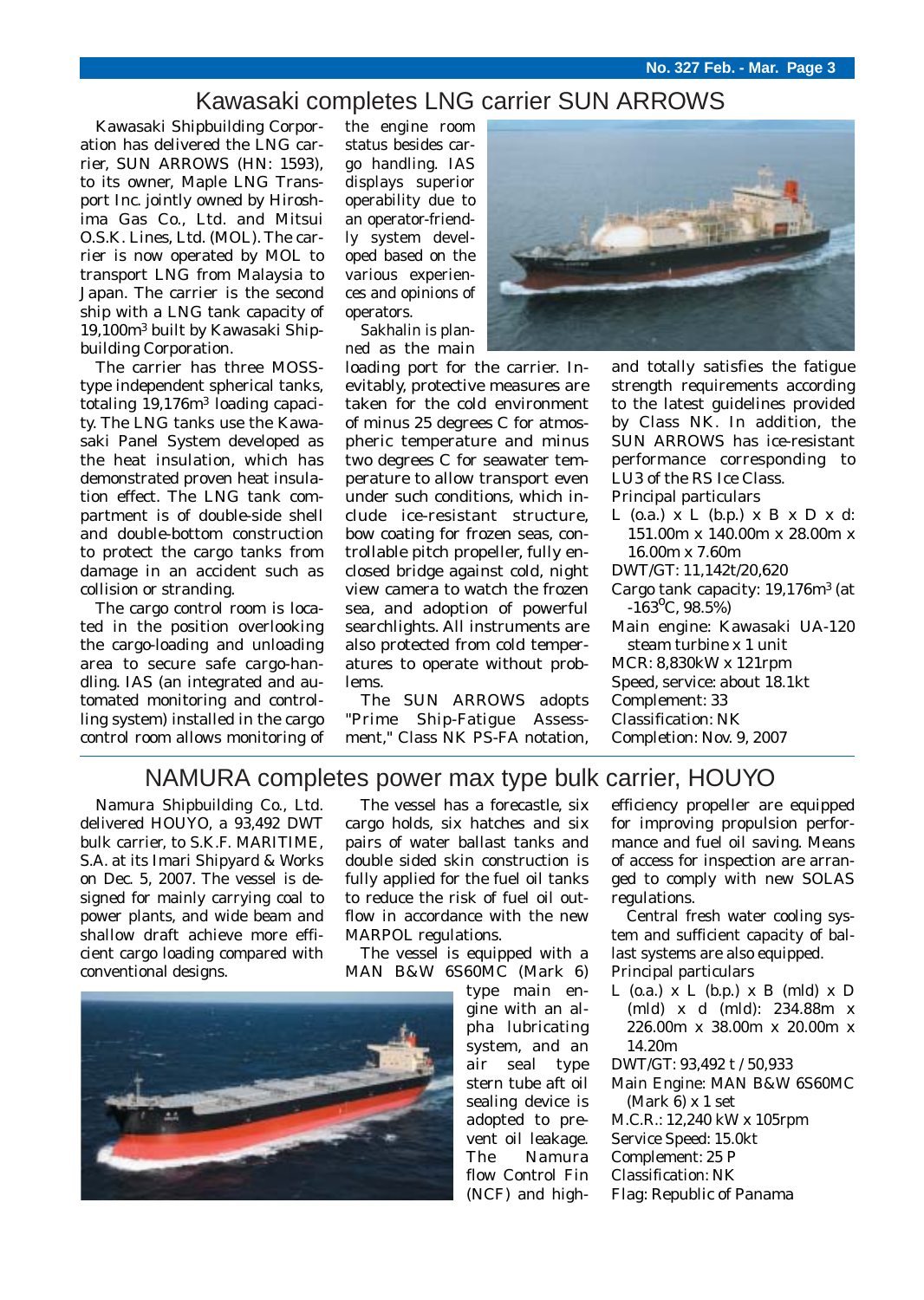#### Imabari completes 205,000 DWT type bulk carrier

Imabari shipbuilding has delivered the 206,330 DWT bulk carrier, BW ODEL (HN: 8055), to the owner, E.K. LINE S. A., at the Saijo Shipyard. The BW ODEL is the fifteenth of the series of 205,000DWT type bulk carriers with a beam of 50m developed by Imabari.

The vessel has been designed to meet recent bulk carrier safety requirements as an ocean going bulk carrier suitable for carrying coal, ore, and bulk cargoes except grain.

The vessel consists of nine cargo holds of double hull construction with top side tanks and side hopper tanks. This design makes cargo handling and cargo hold cleaning easier, providing the owners and operators with superior cost performance.

The vessel has high loading performance to load heavy cargoes at slack loading of SF=12.0CF/LT in the alternated loading condition of Nos. 1, 3, 5, 7 and 9 cargo holds (other holds remain empty) under 45% bunker condition with not more than assigned draft. The vessel can also load/unload at two different ports

under the condition of homogeneous cargo with the same 45% bunker condition. Each hold has a side sliding type hatch cover that is driven by hydraulic operation and well fitted to the cargo hatch coaming on the upper deck. Two hatch covers can



be operated (opening/closing) simultaneously within about 3min. No. 6 cargo hold is utilized as the water ballast tank and No. 2 and 8 holds are designed as port use water ballast tanks to increase loading ability. The ballast water pumps are provided with a sufficient capacity of two 3000m3/h to cope with the ballast exchange required by the rule.

An energy saving device, "hybrid fine" developed by Imabari, is installed at the fore edge of the rudder just after the propeller. The main engine is a low speed, 2-stroke, single acting, direct reversible crosshead diesel engine, which conforms to restrictive regulations against  $NO<sub>X</sub>$ emission.

Principal particulars

- $L$  (o.a.)  $x L$  (b.p.)  $x B x D x d$ : 299.94m x 291.40m x 50.00m x 24.50m x 18.083m
- DWT/GT: 206,330t/104,721t

Cargohold capacity: 220,021.91m3

Main engine: MITSUI-MAN B&W 6S70MC-C x 1 unit

MCR: 18,630kW x 91rpm Speed, service: 15.1 kt Complement: 25 Classification: NK

#### SHI-ME delivers 105,500MTDW D/H tanker to New Advance Shipping Inc.

Sumitomo Heavy Industries Marine & Engineering Co., Ltd. (SHI-ME) delivered a 105,500MTDW double-hull Aframax tanker, NEW ADVANCE to New Advance Shipping Inc. at Yokosuka Shipyard of SHI-ME on Dec. 10, 2007.

The hull form is optimised to achieve high propulsive efficiency and is designed with highly reliable structures. Cargo oil tanks and piping systems are arranged in triple-segregation groups for flexible cargo handling. Water ballast tanks are coated with light colour modified epoxy coating for easy maintenance and inspection.



The vapour emission control system (VECS) is installed, complying with the US Coast Guard requirements to prevent air pollution during cargo handling. For ship safety, a fixed flammable gas detection system is provided in water ballast tanks adjacent to cargo oil tanks.

- Principal particulars
- $L$  (o.a.)  $x L$  (b.p.) $x B x D x d$ : 239.00m x 229.00m x42.00m x 21.30m x 12.19m
- DWT/GT: abt. 105,500MT/abt. 56,170
- Loading capacity: 122,330m3
- Main engine: DU-Sulzer 6RTA58T diesel x 1 unit
- Service Speed: 14.9kt at 12.19 draft
- Complement: 30
- Classification: LR
- Cargo oil pump:  $3 \times 2,500$  m<sup>3</sup>/h x 135m
- Ballast pump:  $1 \times 3,000$ m<sup>3</sup>/h x 30m
- Completion: Dec. 10, 2007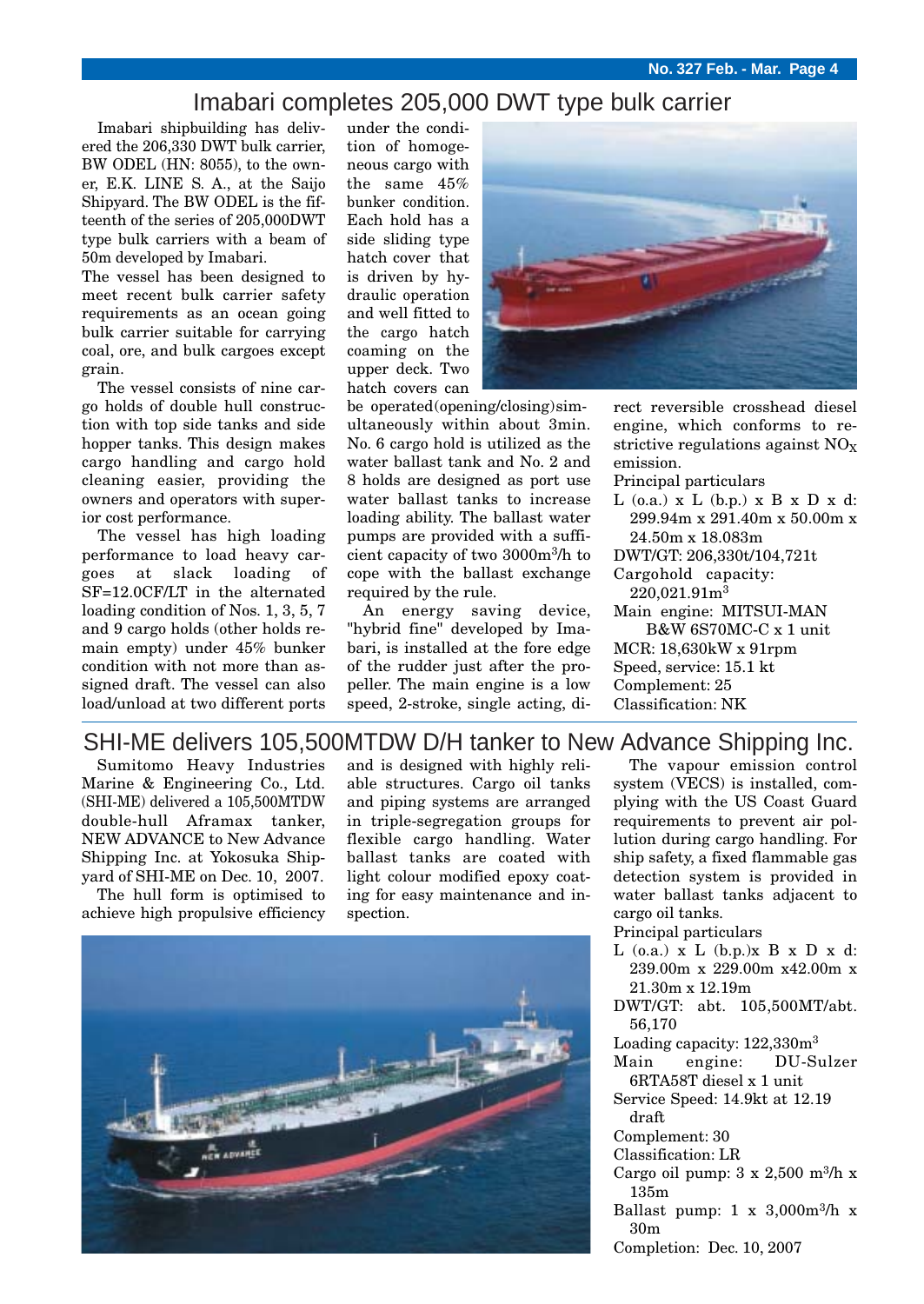#### Sanoyas completes wood chip carrier, PAX SILVA

Sanoyas Hishino Meisho Corp. has completed the PAX SILVA (HN: 1252) for Kotobuki Shipping Corporation, S.A. The vessel has a cargo hold capacity of 3.6 million cubic feet, or about 100,000m3, designed mainly to transport wood chips.

The vessel has six cargo holds along the ship centerline, and the living quarters and engine room are arranged aft. Cargo holds, and structural members are appropriately designed to facilitate loading and unloading of wood chips.

Wood chips, which have low density, require larger cargo hold capacity than conventional bulk cargo. Therefore, the PAX SILVA has a deeper depth than the bulk carrier of the same deadweight tonnage class. Cargo handling machinery consists of a 975t/h chip unloader, three cranes, and four hoppers between cargo hat-

ches. The main belt conveyor is laid fore-and-aft over the main deck. A shuttle conveyor is equipped at the bow to unload wood chips onto a land facility. The main engine is a lowspeed, longstroke, 2-cycle



diesel engine for improved fuel consumption, and the engine room meets the requirements for unattended engine operation. Principal particulars

L  $(o.a)$  x L  $(b.p.)$  x B x D x d: 199.99m x 194.00m x 32.20m x 22.75m x 11.178m DWT/GT: 46,900t/39,802

Cargo hold capacity: 102,040m3  $(grain)$ ,  $(3,603,542 \text{ ft}^3)$ Main engine: MAN B&W 6S 50 MC-C diesel x 1 unit MCR: 10,800ps Speed, service: about 14.3kt Complement: 28 Classification: NK Completion: Nov. 29, 2007

#### World's largest bunker tanker

### Niigata delivers PEARL NAOMI to Consort Bunkers of Singapore

Niigata Shipbuilding & Repair, Inc. has delivered the world's largest bunker tanker, PEARL NAOMI, to Consort Bunkers Pte. Ltd. of Singapore at the Niigata Shipyard. The bunker tanker of 10,400 cargo DWT is a fuel oil supply vessel designed to refuel other vessels visiting the Port of Singapore and is the largest ship ever built by Niigata Shipbuilding. The PEARL NAOMI is provided with superior maneuverability to move around inside the congested port. Refueling work can be achieved in a short time

with the following equipment.

A bunker boom to send the hose over the ship to be refueled is positioned amidship and capable of turning through 270 degrees. The boom can cover refueling for a small ship as well as VLCC. The bunker tank has 12 tanks provided for two types of heavy fuel oils, A and C grade. Cargo oil pumps consist of three different capacities of 1,800m3/h, 1.500m3/h, and 750m3/h for efficient refueling.

For the swift approach to the ship to be refueled, the tanker



has twin engines and propellers, and two bow thrusters. These allow turning of the tanker on the spot, and two fender davits are installed at the starboard and port side. The fender is used to avoid direct contact. After connecting the refueling hose with the target bunker manifold, refueling work proceeds automatically.

The PEARL NAOMI conforms to the IACS rules to navigate in high seas. The rules of the Maritime and Port Authority of Singapore (MPA) are applied to the tanker for ensuring safety of the ship operation within the port to prevent an accident.

Principal particulars

Contractor: Consort Bunkers Pte. Ltd.

| Length, o.a.:                      | 119.02m            |
|------------------------------------|--------------------|
| Length, b.p.:                      | 114.00m            |
| <b>Breadth:</b>                    | 21.00m             |
| Depth:                             | 10.10 <sub>m</sub> |
| Draft:                             | 7.50m              |
| DWT/GT: 11,652.09t (d=7.50m)/7,120 |                    |
| Main engine: Niigata diesel en-    |                    |
| gines x 2 units                    |                    |
| Speed, trial Max.: 13.33kt         |                    |
| Complement: 18                     |                    |